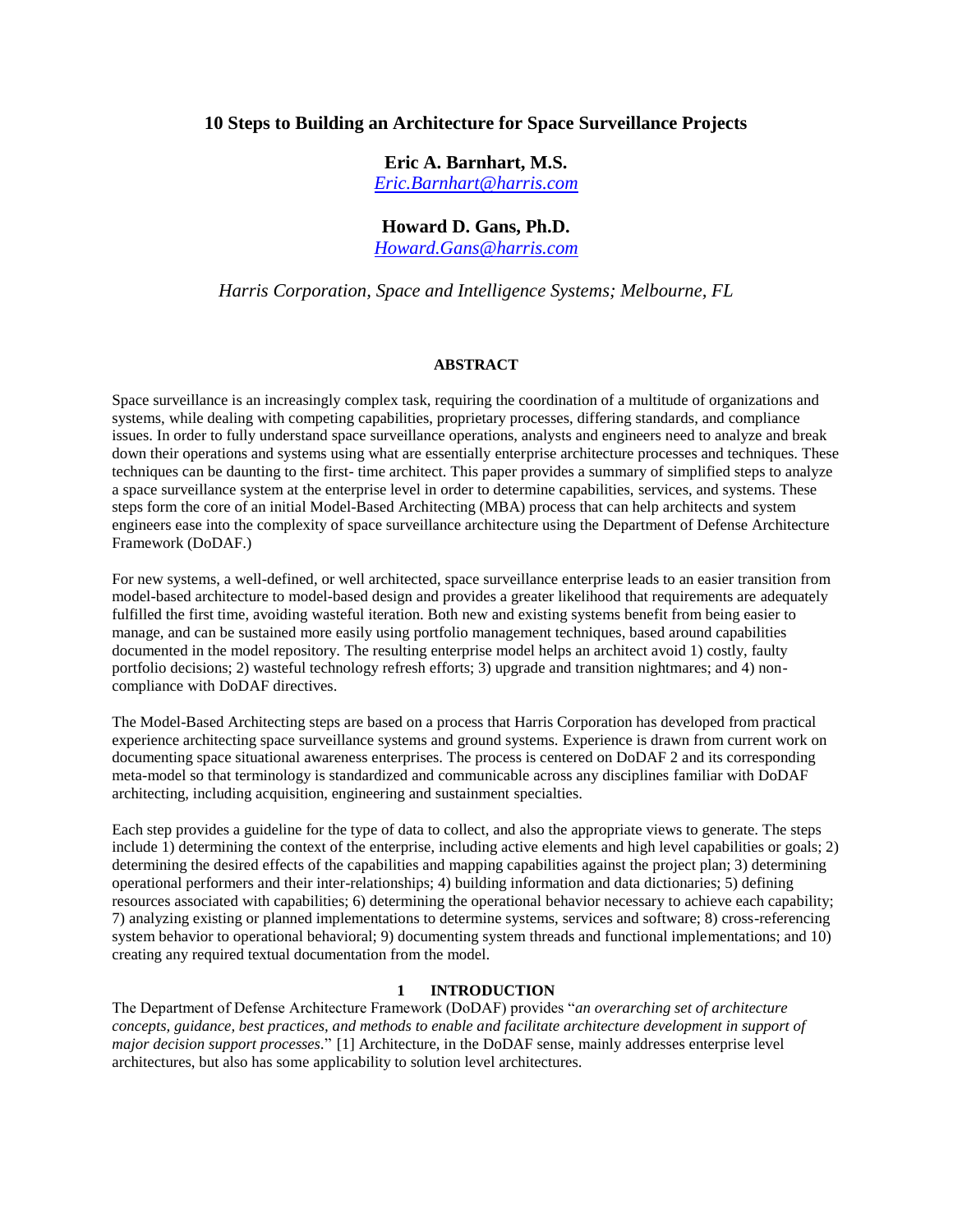An enterprise-level architecture is a strategic information asset which *"defines the mission of the organization, the behaviors and information necessary to perform the mission, the resources necessary to perform the mission, and the processes for transforming the organization and its resources to satisfy changing mission needs."* [1] Compare this to a solution-level architecture, which is "*a framework or structure that portrays the relationships among all the elements of something that answers a problem*." [2] Although DoDAF 2.0can span from enterprise-level architectures down to solution-level architectures<sup>1</sup>, this paper addresses the enterprise-level.

Originally in versions 1.0 and 1.5, DoDAF emphasized a view-centric approach to architecture. Specific views of architectural models were specified up front and then architects would collect the architectural data to support a required view regardless of its appropriateness to the end purpose. With version 2.0, DoDAF has switched emphasis from the view-centric approach in

DoDAF 1.x to a data-centric approach. In the data-centric approach, the architect collects architectural data required to support specific purposes and decisions. After the data is collected, appropriate models of the data are built and then captured in those views that support the decision makers.

In DoDAF 2.0, the architectural data, concepts and relationships are defined in the DoDAF Meta Model (DM2). The DM2 enables a common understanding of architecture concepts, allowing discovery, sharing and reuse of architectural data across organizational boundaries as well as reducing redundancies and



<span id="page-1-0"></span>*Figure 1- Simplified DoDAF Meta-Model (DM2)*

rework. Proper implementation of the DM2 can be challenging, but application of a data centric architecture process can help programs avoid costly, faulty portfolio management decisions; wasteful technology refresh efforts; upgrade and transition nightmares; and non-compliance with architecture directives, both programmatic and legal.

The architectural data that is collected encompasses information about both logical and physical entities that describe the architecture as well as the relationships between those entities. Those entities include resources, capabilities, activities, performers, and the relationships among them. In addition, the architectural data includes information about the guidance, conditions and measures associated with the entities, their relationships and behavior. A high-level summary of the entities and relationships is provided in [Figure 1.](#page-1-0)

Resources are either physical or logical entities, which include materiel, information, and data as well as active and structured entities that perform tasks, such as systems, services, organizations and people (see performers below.) Ultimately, the architecture is realized, or implemented, as a collection of resources acting together to achieve the enterprise goals.



<span id="page-1-1"></span>*Figure 2 Relationship between Capability and Resource*

Capabilities are logical entities that describe the ability of the enterprise to achieve a desired effect on one or more resources. When realized, capabilities change the states of resources, either internal or external resources, therefore DM2 relationships exist between capabilities or the changed resources as shown i[n Figure 2.](#page-1-1) Capabilities can interact in various ways to achieve goals of the enterprise.

 $\overline{a}$ <sup>1</sup> Solution architectures are deprecated in DoDAF version 2.02, Change 1; *"A fourth type, solution architectures trace back to the other three types but are not included in the DoD enterprise architecture."*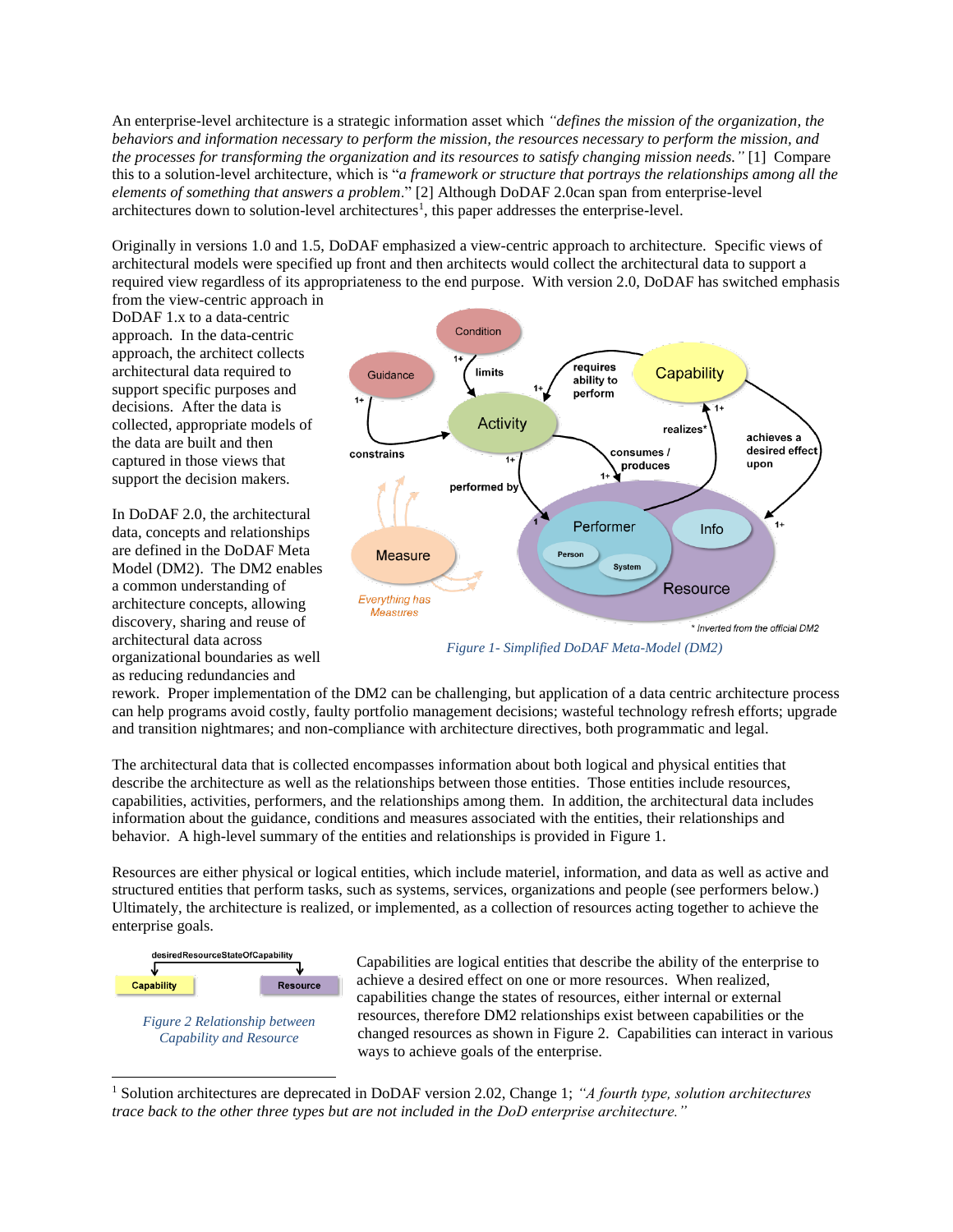

<span id="page-2-0"></span>*Activity and Capability*

Activities are logical entities that describe the tasks needed to fulfill the capabilities; they are the ways in which the capabilities are fulfilled. Activities may be organizational operations when they are performed at the organizational or staff levels. When performed at a system level, activities are considered to be system functions. Activities implement capabilities, therefore DM2 relationships exist between activities and capabilities as

shown in [Figure 3.](#page-2-0) Activities also produce and consume resources, therefore DM2 relationships exist between activities and resources as shown in [Figure 4.](#page-2-1)

Performers are physical resources that provide the means to execute activities, therefore there are DM2 relationships between performers and activities as shown in [Figure 5.](#page-2-2) Because the performers execute activities, which in turn are the ways to fulfill a capability, the performers are the physical resources that realize the capabilities. There are DM2 relationships between performers and capabilities as shown in [Figure 6.](#page-2-3)

Together, activities and performers are the ways and means to realize capabilities.

Throughout the DoDAF process, the architect collects information on resources, capabilities, activities, performers and the relationships among them to build a set of strategic information about the enterprise. The subsequent sections of this paper describe the DoDAF architecting process and the Harris simplified sequence of ten steps in six categories for collecting the information in a logical order. The architect should use these steps for guidance, customizing the steps for the particular subject area of interest and the purposes and needs of the architecture stakeholders.

# **2 DoDAF PROCESS**



- 1. Determine the Intended Use of the Architecture
- 2. Determine Scope of the Architecture
- 3. Determine Data Required to Support Architecture Development
- 4. Collect, Organize, Correlate and Store Architecture Data
- 5. Conduct Analyses in Support of Architecture Objectives
- 6. Document Results In Accordance With Decision Maker Needs

Each of these steps is described in the DoDAF documentation, which includes definitions of tasks for personnel roles in the DoDAF process. DoDAF provides little specific and concise guidance for architects new to DoDAF. In many architecture projects, DoDAF process steps 1 through 3 are driven by the stakeholders and management, whereas architects are concerned with step 4-6 in which architectural data is collected. The 10 Step Process described in this paper primarily addresses step 4 and provides specific and concise guidance that should be familiar to the architect.

At the core of the DoDAF process is the concept of "fit for purpose". The architecture efforts should always be focused on the underlying intended use of the architecture (defined in step one of the DoDAF process) and the strategic information needed to fulfill the purpose. There is no benefit in collecting unneeded entity information, nor in producing unnecessary views and artifacts. Keep this in mind throughout this paper. The process described herein is a simplified template of a complex process, yet the architect should still adapt the scope of activities in each step of the 10 step process so it fits the purpose of the architecture. The architect should avoid collecting unnecessary information or generating views of the data that provide little value.



activityProducesResource

<span id="page-2-1"></span>

<span id="page-2-2"></span>



<span id="page-2-3"></span>*Figure 6 Relationship between Performers and Capabilities*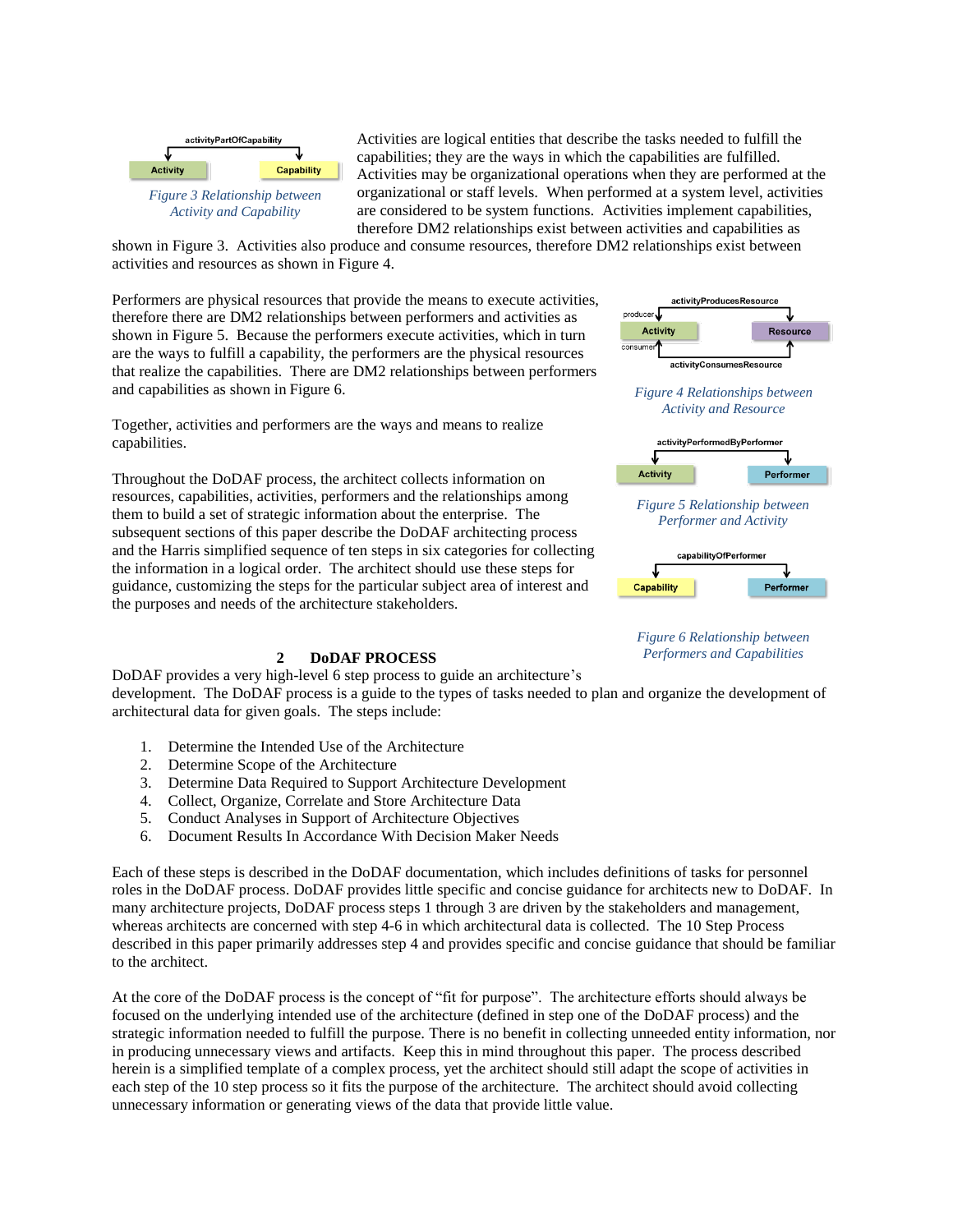# **3 TEN STEP PROCESS**

At Harris Corporation, we recognized that DoDAF is a complex framework for architects to jump into for the first time. Rather than overwhelm architects in the full use of DoDAF from the very beginning, we developed an architecture process template that can be tailored for specific programs as needed. This 10 step process addresses mainly the collection, organization, correlation and storing of architecture data, which corresponds to DoDAF Step 4 above. Architects can then use this generic process and tailor it for individual programs. As experience grows, the architects can expand upon the process as needed for more complex architectures. The 10 Step Process is shown in [Figure 7.](#page-3-0)

# **3.1 Establish Context**

The first step should be familiar to system engineers; establish the context of the subject of interest for the architecture being developed. The architect will assemble architecture information by identifying the enterpriselevel missions, high-level capabilities, performers and the relationships among these elements.

The enterprise-level missions are the top-level goals that the subject of interest achieves. For example, a ground terminal might have enterprise-level missions of receiving downlinked data, transmitting uplink command data, and others. Missions are fairly high-level and might encompass more than one scenario from a user's point of view.

The high-level capabilities represent the essential desired effects necessary to achieve the enterprise-level missions. In some cases the capabilities might correspond one-to-one with an enterprise-level mission. In other cases, a mission might require multiple capabilities to satisfy it. Since a capability achieves a desired effect on a resource, both the desired effects and resources should be noted for later steps when more detailed architecture data is collected.

Performers are the elements that perform activities, realize capabilities, and interact with the subject of interest. At this level the architect is concerned with capturing the existing performers that are known to interact with the enterprise. Performers also may include automated systems that already exist within the subject of interest. Performers may be systems, services, organizations, persons acting in specific roles, or assemblies of these elements. Although many processes and architecture capture tools use the generic term, performer, for all these elements, we recommend describing the elements by their more specific subcategory, such as Organization, System, Service, or Person, when an architecture capture tool allows it.

The context is documented with a DoDAF view, Operational Concept OV-1, which is a graphical representation of the subject area of interest. Generally an OV-1 is an artist's rendition of the enterprise, with art-based representations of the elements and their relationships in the scope of the mission. Some software-based architecture capture tools will allow the architect to place architecture elements on the OV-1, and even associate images with the elements. Having actual model elements on the OV-1 helps maintain traceability from the top most level down to more detailed architecture views.

### **3.2 Determine the Desired Effects**

The mission of the enterprise will result in changes to elements or resources within the subject of interest. Deliberate changes to resources are the desired effects the subject of interest achieves. In DoDAF terms, the desired effect is captured as a relationship between a capability element and a resource element.

A capability needs to describe a specific change in a resource. Normally capabilities are named with verbs or verb phrases that describe a transform. If the name chosen for the capability does not describe a specific transform, then the architect probably has not defined the capability very well. For example, a capability named "Manage Space Objects" is a poorly defined capability. It can be replaced with capabilities such as "Track Space Objects", "Create Ephemeris", and others which describe a transform of one or more resources.



<span id="page-3-0"></span>*Figure 7 Categories of the Ten Steps*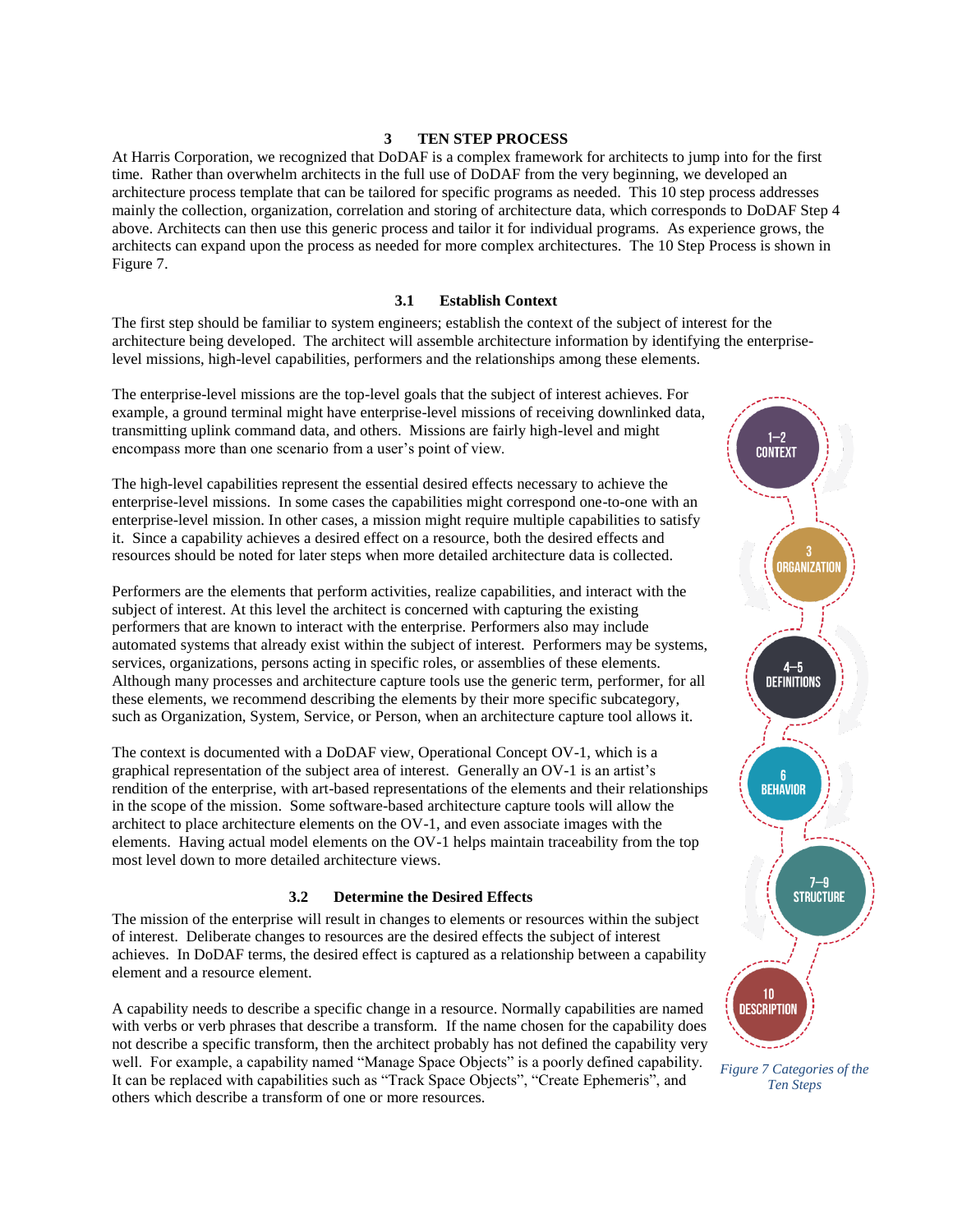When dealing with new architectures, capabilities can be related to project plans. Capabilities may be aligned with project phases and timelines when projects are delivered in multiple increments. At this step, the architect would create relationships to project milestones if capabilities need to be tracked against schedules.

Capabilities are generally documented with DoDAF view, Capability Effects CV-1, Capability Taxonomy CV-2, and Capability Schedules CV-3. Often a textual description of the capability is stored in a database such as DOORS. Project Views, PV-1 and PV-2 can provide additional information about the project plans, including the project phases and milestones as they relate to capability delivery.

**CHECKPOINT:** At this point the architecture can start to support cost-effective, accurate portfolio management decisions and tracking against project plans and funding.

# **3.3 Define the Operational Organization of Performers**

Having identified the performers for the enterprise and the capabilities that are achieved, the next step is to model the structure and relationships between the performers necessary to realize the capabilities. The architect should model the performers as systems, services, organizations, or personnel, and capture their interdependencies and relationships. The relationships will capture the movement of resources between the performers which are necessary to realize the capabilities. The flow of resources between performers indicates the interfaces. The resources should be recorded for later steps.

At this point, the model is intended to show overall operations and relationships at an organizational level. This model shows how organizations work together, NOT how systems work internally. Since organizations will own systems, or use systems for communications and processing, it's often valuable to include the systems in this model for completeness. If the model is entirely based on systems and interactions, then the architect should defer this model to later steps. It is a common mistake to attempt to model the operations of systems at this point, but instead the architect should concentrate on organizational and personnel interactions at this step.

Operational performers are generally documented with DoDAF views, Organizations and Resources OV-2, and Organizational Relationships OV-4.

#### **3.4 Build the Data Dictionary**

The purpose of this step is to build a single source of truth for the definitions of the information and data resources in all the models in the architecture. By now the models have identified resources that flow between performers. Those resources might be data, information, or even materiel. The definition of each of these is captured in a data dictionary and made available for consistent use throughout the architecture and in future steps. Every resource that flows between performers must be identified, named and defined. The data dictionary provides consistency and reduces confusion and conflicts in later steps.

The data dictionary is documented in DoDAF views Conceptual Information DIV-1, and Data Requirements Model DIV-2. (The Data Implementation DIV-3 is seldom needed at this point.) The DIV-1 can be created for very highlevel definitions. The preferred representation in this process is a DIV-2. It can be implemented in a database of terms and attributes, but class diagrams, block diagrams or even entity-relationship diagrams can fulfill this. A DIV-1 on the other hand, is often just a textual representation. The data dictionary is maintained throughout the architecture's life cycle.

In additional to the data dictionary, a summary of the resources exchanged between performers should be created to supplement the OV-2. The summary can be accomplished with a matrix of the resources and the performers that produce and consume them. The DoDAF view for this matrix is Organizations, Activities & Resources OV-3.

### **3.5 Define the Capability Transforms**

The purpose of this step is to rigorously define the desired effects of the capabilities, since ultimately the architecture will be validated against the desired effects. For each capability the architecture should capture the major activity or transform that defines the desired effect. Also, any constraints and guidance for each capability should be captured. In some cases, it might be useful to document the desired effect by recording input resources,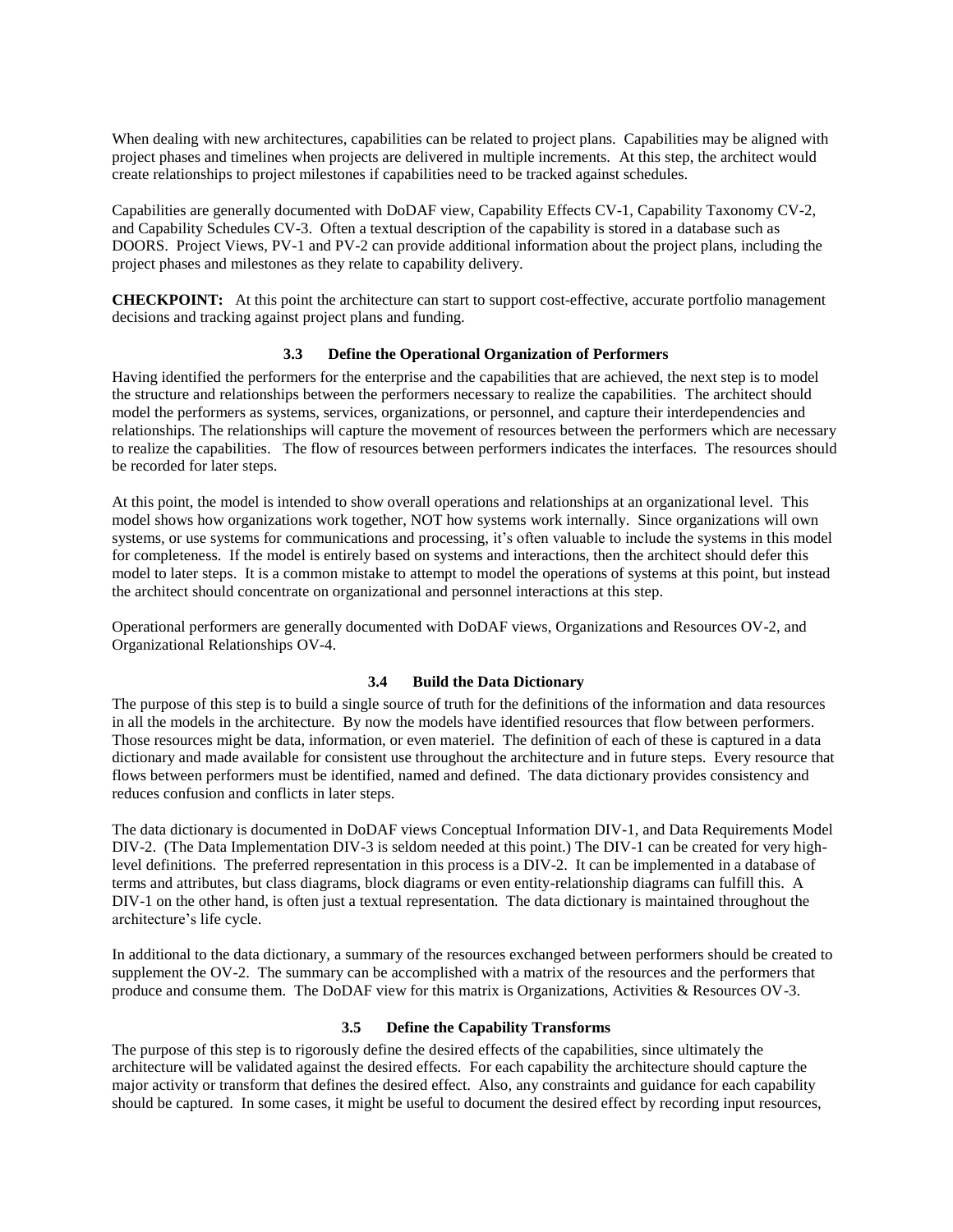output resources, and the transform that occurs. In other cases, the desired effect may be described as a state change in a resource. When a resource is data or information, the state change might include simple creation, update, and deletion state changes.

The architect should update the capability statements to include the description of the desired effects and the applicable resources, using the textual database introduced in step 2 if the architecture is using a database.

**CHECKPOINT:** At this point the architecture has consistent and accurate definitions of the capabilities and desired effects thus assuring accurate communications to support lower risks and lower costs. This benefit is especially evident when working with interfaces and within systems of systems.

### **3.6 Analyze the Behavior**

Now that the architecture captures a detailed description of the desired effects upon the resources, the next step for the architect is to analyze the behaviors required to achieve those desired effects. The architect determines the operational activities that are needed to fulfill a capability, and assembles them into one or more operational scenarios or threads. The scenarios or threads can be analyzed using a variety of techniques, although the most common is building flow charts, activity diagrams, or sequence diagrams. At this stage, the analysis should be kept at an operational level, that is, the behavior should reflect the interactions and interfaces of the organizations, but not system to system interfaces. Since systems are generally owned by organizations, in this step it might prove useful to include operational interactions with systems in their parent organizations, with the understanding that system to system relationships are defined later. Systems are fully addressed in the next step.

In this step, guidance, conditions and measures also should be associated with the specific operational activities that fulfill the capabilities. Collectively, the activities and their guidance, conditions and measures form the basis of an implicit requirements model which includes functional requirements and non-functional requirements. The requirements model can be translated to written requirements in later systems engineering stages.

Operational behavior is generally documented in DoDAF views Operational Activities OV-5b, Operational Rules OV-6a and Operational Activity Sequences OV-6c. There may be many different scenarios or user stories modeled in this step, so there may be many instances of OV-5 and OV-6 views to illustrate the models. An often-made mistake is to think there is a single model and corresponding view of each OV type; in fact, there can be many models documented with a view for each type of DoDAF view collected within a viewpoint.

**CHECKPOINT:** At this point the architecture includes capabilities, desired effects, activities and guidance and constraints, which are sufficient artifacts to support smart, scenario-based, what-if decisions. Constraints can be varied and different operational scenarios can be explored.

#### **3.7 Analyze the Configurations**

If the subject area of interest includes existing systems, the next step is to analyze their as-is configurations. If the subject area of interest requires new systems, the next step includes modeling the to-be configurations of systems to the degree that they are known. Both configurations are modeled using similar techniques.

Now that the architecture has identified the systems, the next steps for the architect is to model the structure and relationships between the systems, including their interdependencies and relationships. The architect should include subsystems where appropriate to fully explain the structure. The relationships will capture the movement of resources between the systems, which is necessary to execute the activities defined earlier. The flow of resources between systems indicates where the interfaces exist. The resources should be recorded for later steps. Resources discovered at this level are added to the data dictionary. Next, identify and document the means by which the resources move between systems, which indicate the physical interfaces that connect the systems together.

The configurations are documented in DoDAF views, System Composition and Interfaces SV-1 and System Interface Means SV-2. The Data and Information Views need to be updated with new resources that are discovered during this step, or with new attributes discovered for existing resources in the data dictionary.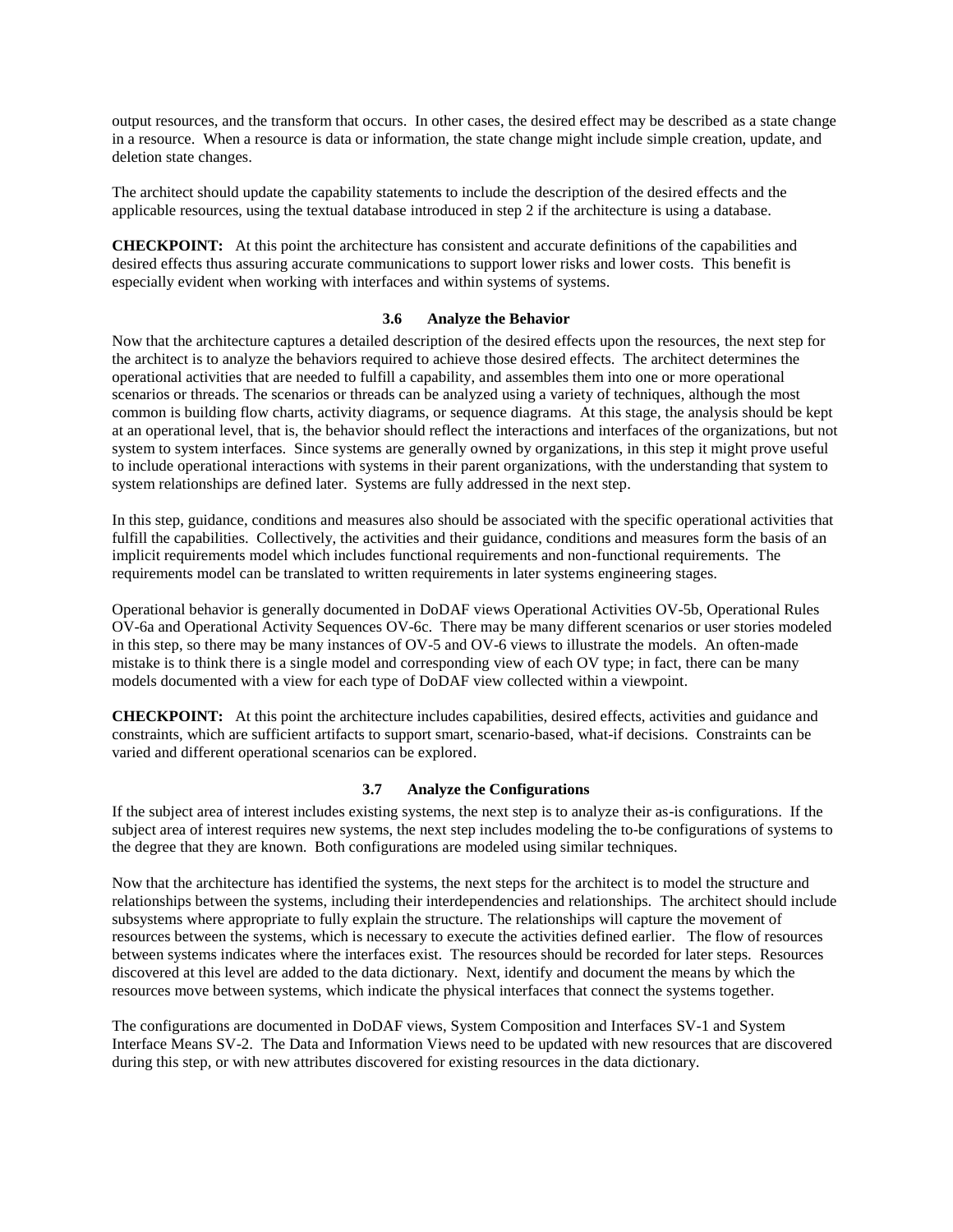# **3.8 Define Service Functions**

Not all subject areas of interest include services, so this step is optional. If the subject area of interest includes existing services, the next step is to analyze the as-is set of services. If the subject area of interest requires new services, the step includes modeling the to-be services to the degree that they are known. Much like the system entities were modeled in step 7, the architect should identify the services, as well as the relationships and interfaces between services. Next the architect should identify and document the resources that move between services to fulfill their function.

The service functions are documented with Service Views Services SvcV-1, and Services Interfaces SvcV-2. As with system modeling, the Data and Information Views need to be updated with new resources that are discovered during this step, or with new attributes discovered for existing resources in the data dictionary.

# **3.9 Define System Behaviors**

Now that the architecture captures a detailed description of the systems and the services, if any, the architect is ready to analyze the functional activities (functions) the systems performs to implement the operational activities. The functions are associated with a system and linked to one or more operational activities that the functions support. If the subject area of interest includes existing systems, the architect models their as-is functionality. If the subject area of interest requires new systems, the architect models the to-be configurations of functions to the degree that they are known. Both as-is and to-be behaviors are modeled using similar techniques.

The architect uses the operational scenarios/threads that were defined earlier and re-analyzes them to show how they are performed in terms of system functions. At this stage, the analysis moves to a lower level; that is, the behavior should reflect the interactions and interfaces of the systems, services and functions in the configuration. The tools used to analyze system behavior are similar to the tools used to analyze operational behavior, that is, flow charts, activity diagrams, or sequence diagrams.

Also similar to the operational behavior analysis, constraints, guidance, and rules should be associated with specific functions at this point. The analysis at the system level might very well derive more specific constraints, guidance and rules from those at the operational level. For example, operational performance constraints may be portioned and allocated to multiple functions and systems. Collectively, the functions and their constraints, guidance and rules form the basis for an implicit systems requirements model which includes both functional and non-functional requirements. The requirements model can be translated to written requirements in later system engineering stages.

At this point the architect can cross reference system functions to operational activities. Because the activities implement capabilities, the architect can also cross reference the systems to their realized capability or capabilities. Given properly maintained cross references, the architect can trace from an initial capability to a set of activities, on to the functions that implement the capabilities, on to the systems that perform the functions, and come full circle back to the capabilities that are realized by the systems. (See [Figure 8.](#page-6-0)) Properly maintained cross-references can assist in the validation of systems against capabilities.

System behaviors are documented in DoDAF views, System Functions SV-4, Systems and Operational Activities SV-5a, and Systems and Capabilities SV-5b.

**CHECKPOINT:** At this point the structural mapping to behavior supports low-risk upgrade and smart technology refresh and transition schedules—including across systems of systems.



<span id="page-6-0"></span>*Figure 8 Cross References Support Validation*

#### **3.10 Document the Architecture**

Inevitably, written documentation of the architecture will be required, perhaps for document delivery, or simply because the stakeholder lacks access to a compatible automated architecture tool. The forms of the final architecture